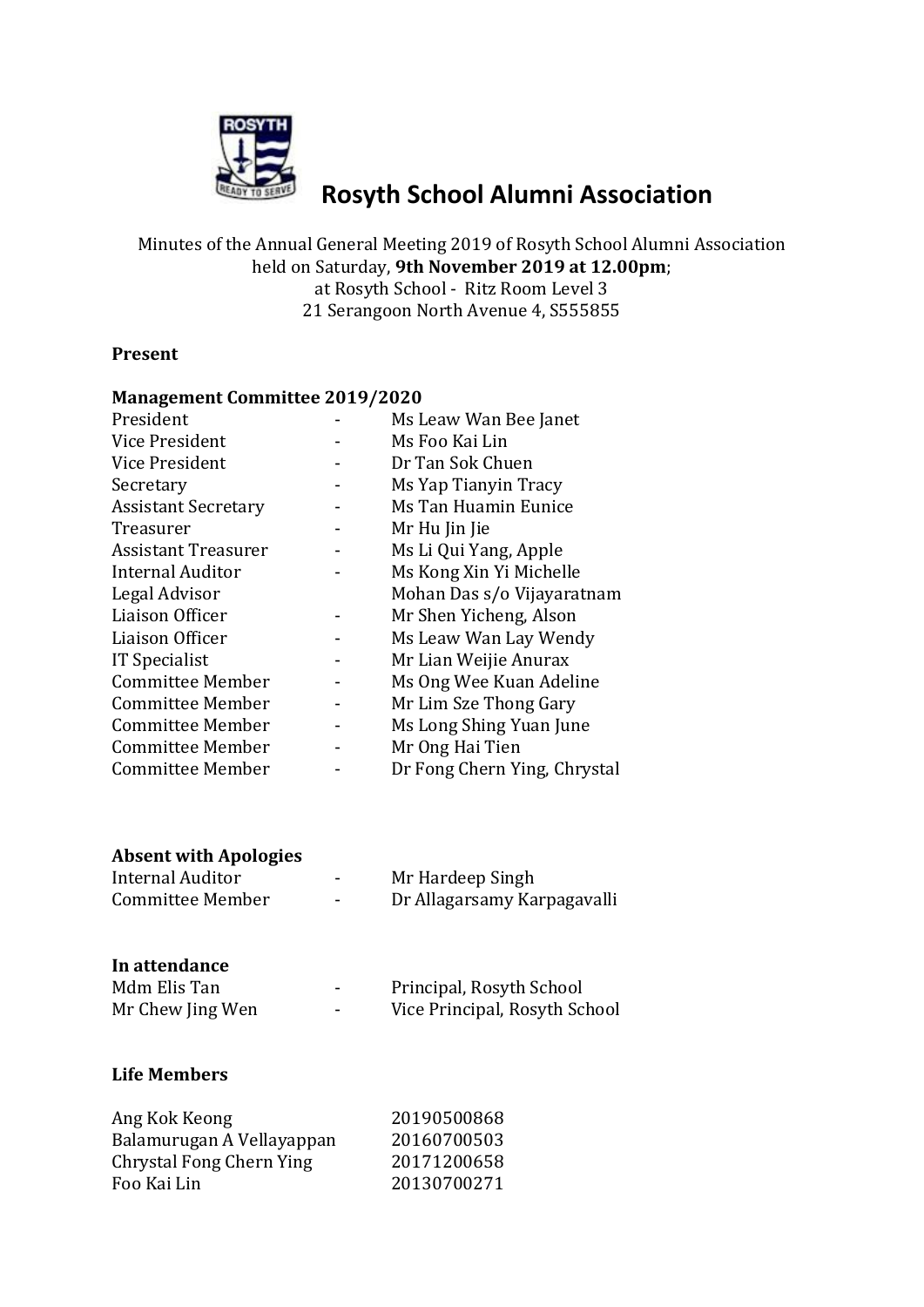| Foo Tee Kiat Kenneth       | 20150400387 |
|----------------------------|-------------|
| Gen                        | 20180700747 |
| Gwee Li Ping               | 20150100365 |
| Ho Kaiwei                  | 20120700208 |
| Ho Woon Yang               | 20140800339 |
| Hu Jin Jie                 | 20150600401 |
| Jasmin Kaur                | 20170200557 |
| Kee-Vin                    | 20170400581 |
| Keyi                       | 20190100828 |
| Kok Yik Siong              | 20170700614 |
| Kong Xin Yi Michelle       | 20150100362 |
| Kow Weijie, Kelvin         | 20170100554 |
| Leaw Wan Bee Janet         | 20090100089 |
| Leaw Wan Lay Wendy         | 20140100301 |
| Leow Cheng Jie             | 20150800427 |
| Leow Chun Wen Shawn        | 20180700758 |
| Leow Yock Keng             | 20181100792 |
| Li Qui Yang, Apple         | 20131000296 |
| Lian Weijie Anurax         | 20130600256 |
| Lim Sze Thong Gary         | 20120700217 |
| Lim Yew Kia Jeffrey        | 20150100370 |
| Long Shing Yuan            | 20120900221 |
| Mohan Das s/o Vijayaratnam | 20140800346 |
| Neo Eek San                | 20151000443 |
| Neo Eng Choon              | 20181200807 |
| Ong Wee Kuan               | 20130800277 |
| Ong Hai Tien               | 20150400392 |
| Ong Wee Kuan               | 20130800277 |
| Puay Hoon                  | 20170300574 |
| Shaun Ho Pan-Wei           | 20171200654 |
| Shen Yicheng Alson         | 20170200560 |
| <b>Sherman Choo</b>        | 20171000638 |
| Shin Ee                    | 20181100791 |
| Tan Huamin Eunice          | 20140100306 |
| Tan Kiak Yang, Mark        | 20130600263 |
| Tan Shi Yu                 | 20160700506 |
| Tan Sok Chuen              | 20150700421 |
| Thong Weien Joel           | 20190800915 |
| Wai San                    | 20180300692 |
| Wanyi                      | 20190600877 |
| Wei Chean                  | 20170600603 |
| Yi Ching                   | 20180400711 |
| Yong Zhi Yong Derrick      | 20160600493 |
| Yap Tianyin Tracy          | 20121000226 |
| Zheng Huineng              | 20190900933 |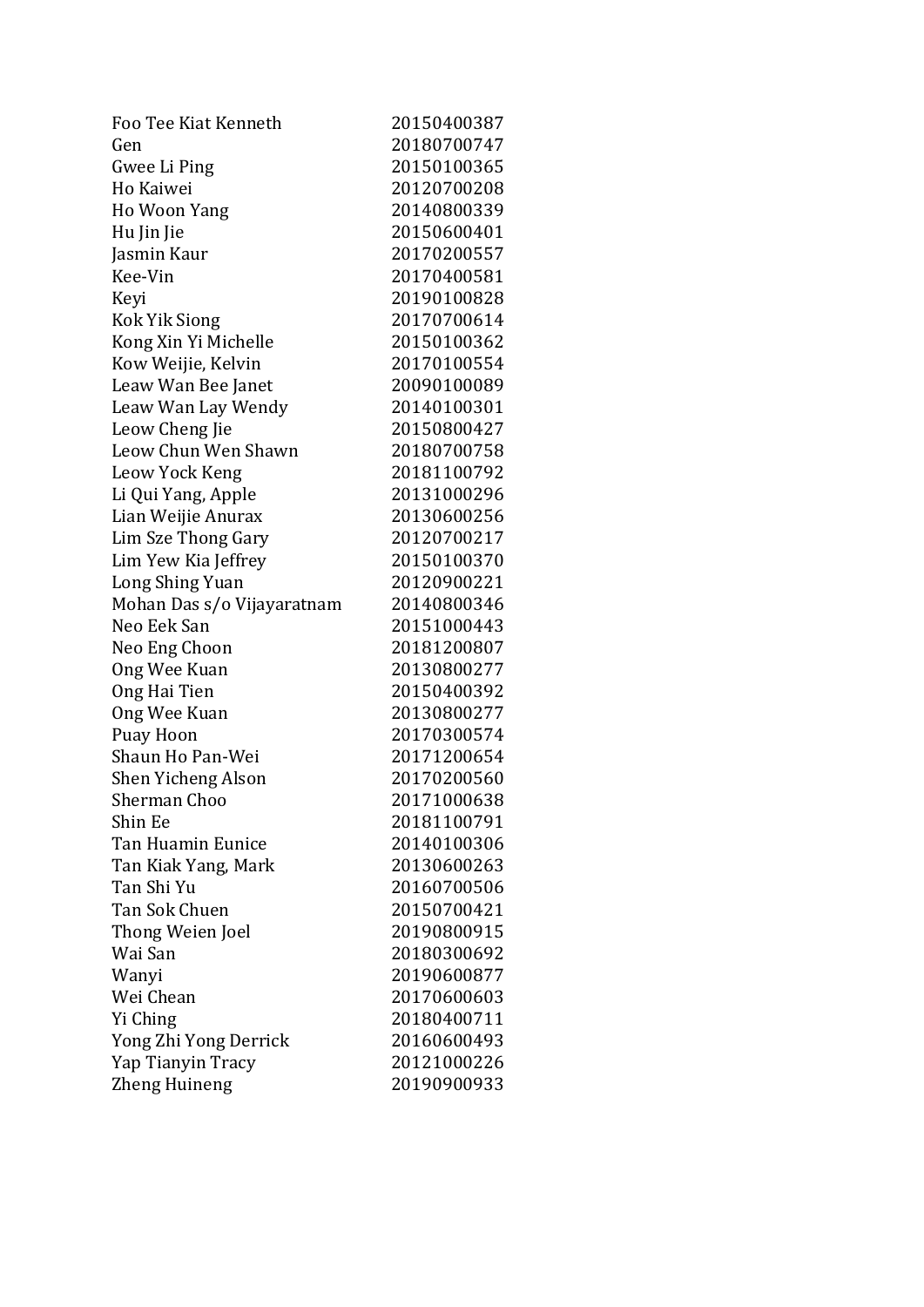## **Quorum**

The Annual General Meeting was declared open by the President at 12.30pm upon satisfying the quorum which was deemed in accordance with Article 7.9 of the Constitution.

## **Address by the Principal – Elis Tan**

Mdm Tan was present and expressed her appreciation of the RSAA's efforts in bringing the alumni members together and contributing to the school's events.

She took the chance to introduce Mr Chew Jing Wen as the replacement for Mr Marvin Chan, the ex-Vice Principal who left us earlier this year for another role.

During her address, Mdm Tan reiterated the I-CARE values and school motto 'Ready to Serve' that characterised Rosythians and its Alumni members. She urged that RSAA members to work with the school to nurture Rosythians with the public spiritedness in using their talents and passion to uplift and serve the school and community at large.

Mdm Tan also informed the RSAA members that in 2020, Rosyth School would have 9 Primary One classes instead of 10. She explained that every year, MOE would review the overall distribution of primary one classes across the primary schools in Singapore by considering factors such as the P1 children population that year, the infrastructure capacity of the schools, the spread of primary schools in the neighbourhood etc.

## **Address by the Vice Principal – Mr Chew Jing Wen**

Mr Chew shared some upcoming and current events that the school has in motion and cite them as examples on how RSAA members can help enrich the learning path for their children.

#### **Rosythians Ready to Serve**

2019 Lee Kuan Yew All Round Excellence Award – An award for past students that our Rosythians have received, who have gone beyond academic excellence and put in efforts to contribute towards the community.

Bringing Arts to the community – Performances that our students have participated in including PassionArts@The Heartlands and Band Fiesta@Gardens by the Bay

Uplifting Spirits – Events catered to caring for seniors and youths.

Encouraging Hearts - through the school ARTS@SKHcampus, where a college was created to be put up on the corridor walls of the Sengkang General Hospital.

RSAA Colours award and Service award – given each year to outstanding Rosythians, Colour Awards are presented to P6 students who performed very well in both academic and non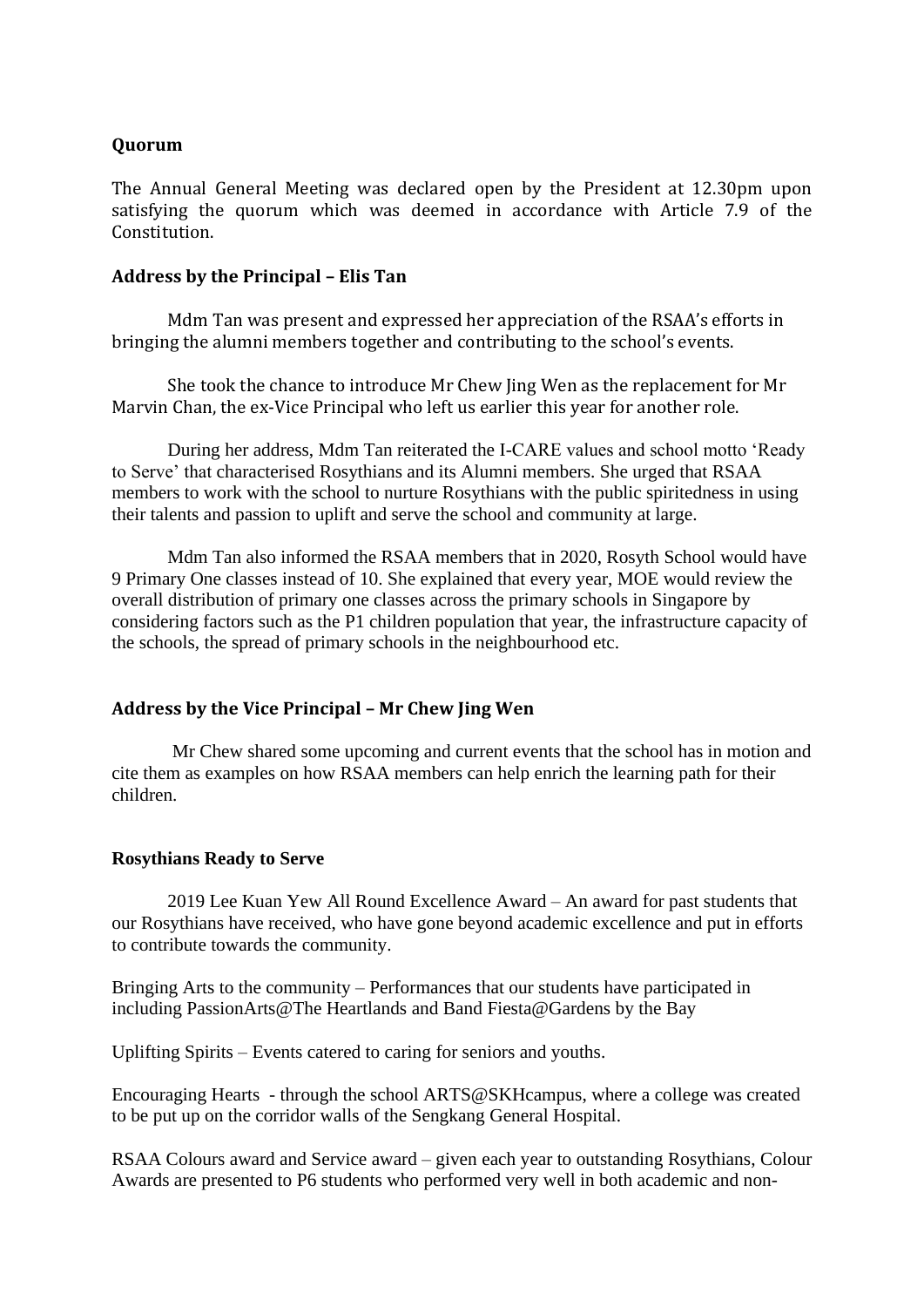academic spheres, and the Colours Awards are given to ex-students who returned to serve in the CCAs in their Alma Matar, Rosyth School, to mentor the junior students. Mr Chew thanked RSAA for their strong support for these 2 awards.

Role Modelling Passion in Service – Mr Chew mentioned RSAA brought back the joy of playing during 2019 Curriculum Day with the contribution of game and claw machines. He also cited the 2019 P6 Graduation gift - a graduation bear with their graduation photo – as another example of RSAA giving back and expressed his thanks.

## **Nurturing Passion through Partnership**

Passion-based learning – using passion board within the school for students to sign up their own interest for self-exploration and he emphasized on how we can work closely together to develop the programmes further.

Curriculum time – through period Phi planned through the year, the students were able explore different types of learnings and deepen their choice of interest. Other ways include Cross CCA programme, Programmes at Markerspace, Jakarta Immersion Programme and Values In Action (VIA)

He mentioned that 80% of the programmes were non-academic and so far more than 500 students have benefitted from them.

He appealed to the RSAA that if anyone has an area of passion or expertise, please feel free to approach or volunteer. He hoped to pass on your expertise to the students through these programmes. He then shared the list of up-coming events during the year for reference.

27 Mar

Speech and Prize Giving Ceremony

(Afternote: The event is cancelled due to the COVID-19 situation. Student prize winners will be recognised at other school-based events when mass assembly resumes later.)

2- 16 Jul Cross-CCA programme

Term 4 Passion-based learning

8 Oct Curriculum Experience

17 Nov P6 Graduation Day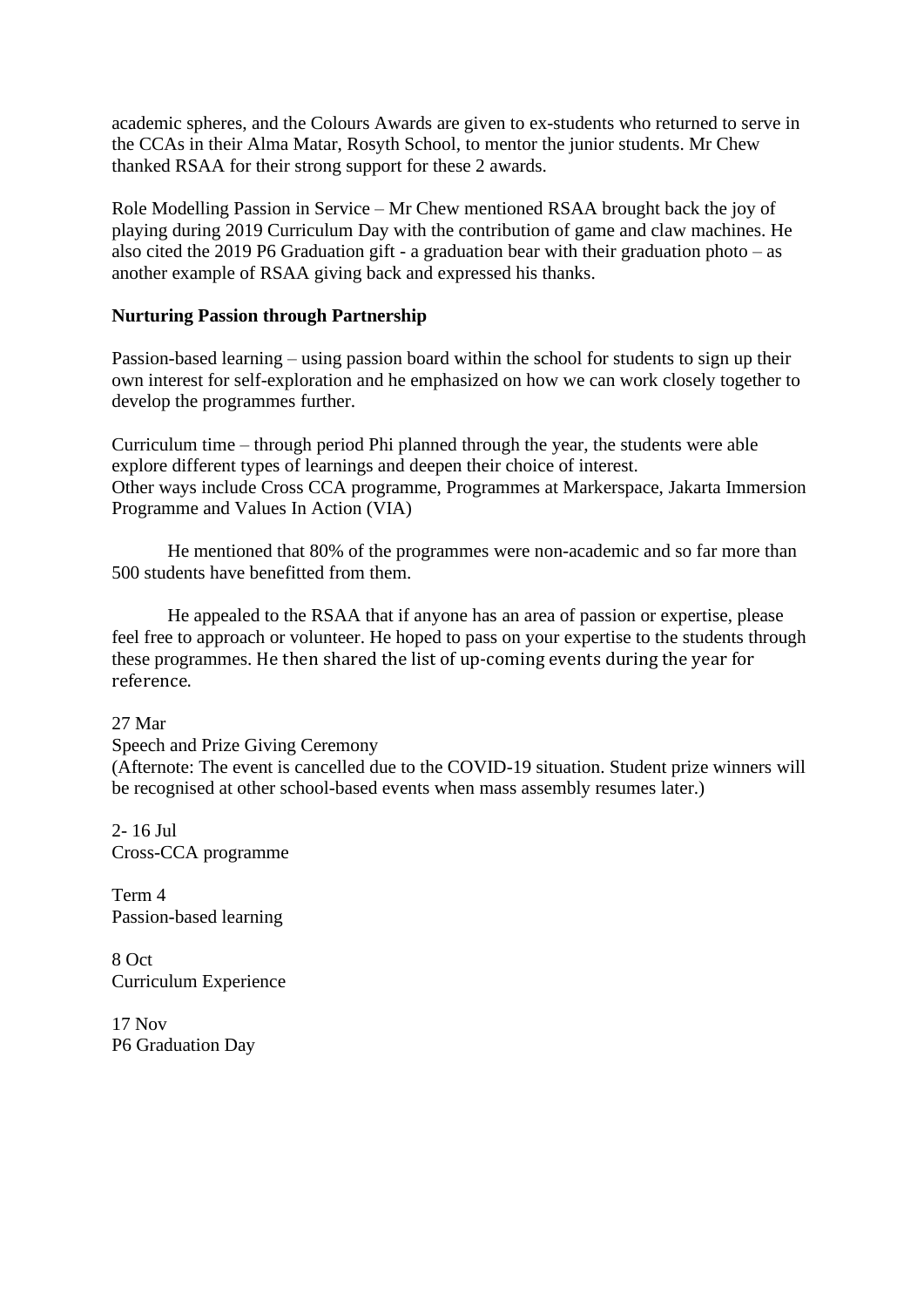## **Address by the Alumni President – Ms Leaw Wan Bee Janet**

Ms Leaw did a brief run through of agenda for the day and introduction of the current RSAA members. Members who attended the AGM were also encouraged to do self-introductions. She mentioned that we will be doing a re-election of the Management Committee in 2020 and rallied for volunteers apply for the positions.

## **Treasurer's Report for Financial Year**

The RSAA Treasurer, Mr Hu Jin Jie shared the Financial Report for the year ending 31st December 2018. Notable expenditures from the RSAA fund in contribution to the school were:

- Teachers' Day gifts
- Children's Day event
- RSAA Awards
- Graduation Gifts for P6

The motion was supported by Ms Jasmin Kaur and seconded by Mr Ivan Ng

## **Confirmation of Minutes of Last AGM**

The Secretary, Ms Tracy Yap, presented the minutes of the last Annual General Meeting held on 10th November 2018 and having posted online, was confirmed unanimously. The motion was supported by Mr Kenneth Foo and seconded by Mr Shaun Ho.

## **P1 Enrolment Updates**

A reminder that the membership confirmation note and Rosyth School Report Book or PSLE Certificate are essential items to bring for P1 enrolment. Ms Leaw also elaborated more on the helpful tips prior to attending the enrolment exercise:

- Have the documents ready as registration is only one day
- Look out for MOE website updates in case of process changes

Mr Anurax Lian, our IT specialist also walked through the steps on how to check and print your membership status on our website. As this is based on the latest contact details provided or submitted to the RSAA, he mentioned the importance of keeping those details up to date. Members can use the Contact Us form online to update their records.

## **Any Other Business**